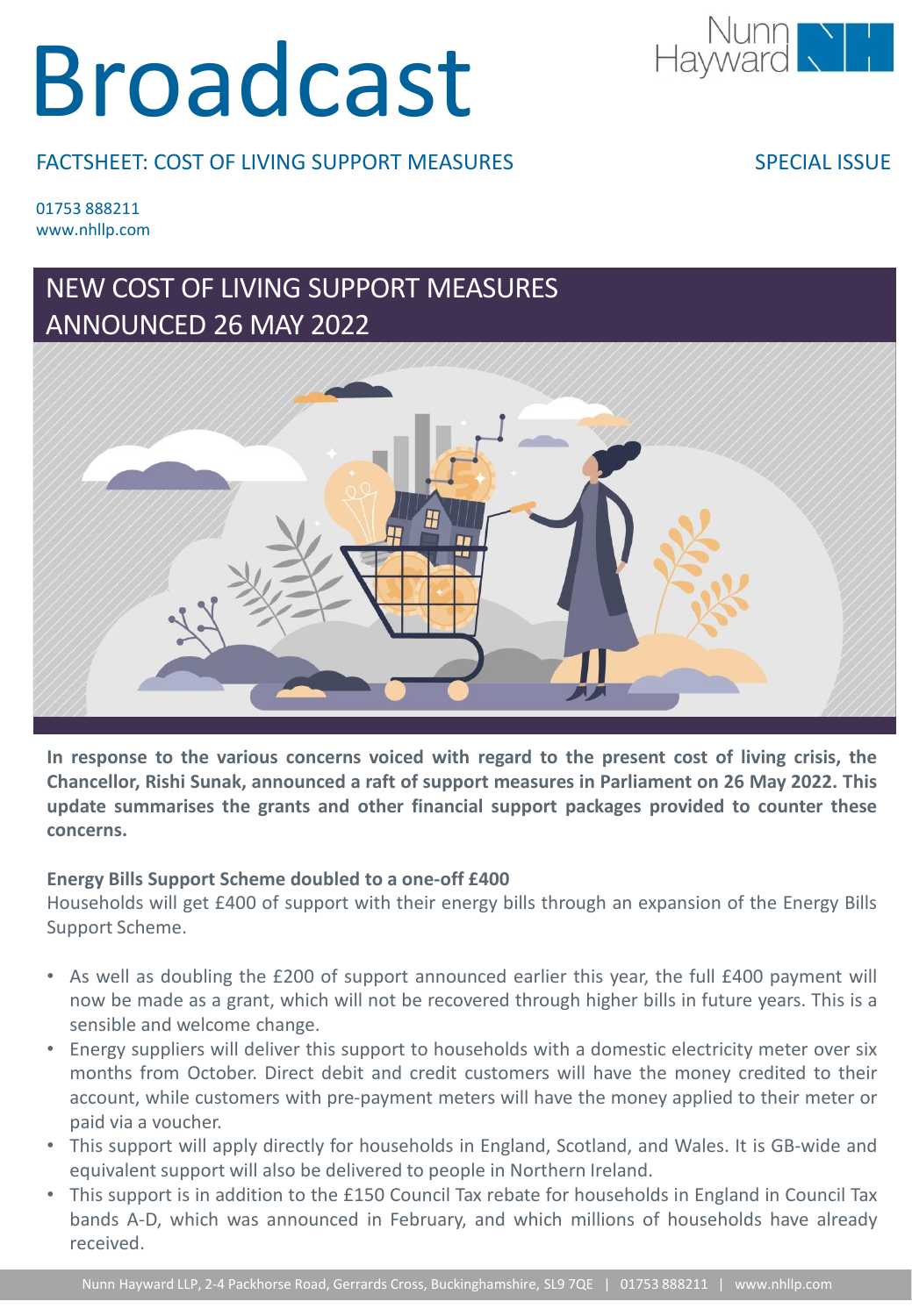## Broadcast



For all the latest news…

#### **A £650 one-off cost of living payment for those on means-tested benefits**

More than eight million households on means-tested benefits will receive a payment of £650 this year, made in two instalments. This includes all households receiving the following benefits:

- Universal Credit, Income-based Jobseekers Allowance, Income-related Employment and Support Allowance, Income Support, Working Tax Credit, Child Tax Credit, Pension Credit.
- DWP will make the payment in two lump sums the first from July, the second in the autumn. Payments from HMRC for those on tax credits only will follow shortly after each to avoid duplicate payments.
- Claimants will need to be in receipt of one of these benefits, or have begun a claim which is later successful, as of 25th May 2022 to be eligible for the first of the two instalments. HMRC and DWP will provide further guidance, and the Government will set out the eligibility date for the second instalment, in due course.
- This payment will be tax-free, will not count towards the benefit cap, and will not have any impact on existing benefit awards.
- The Government will make these payments directly to households across the UK.
- Legislation will be introduced shortly to allow payments to be made to this timetable.

#### **A one-off £300 Pensioner Cost of Living Payment**

Pensioner households will receive an extra £300 this year to help them cover the rising cost of energy this winter. This additional one-off payment will go to the over eight million pensioner households across the UK who receive the Winter Fuel Payment and will be paid on top of any other one-off support a pensioner household is entitled to, for example where they are on pension credit or receive disability benefits. Eligible households currently receive between £200 - £300, so the payment will represent at least double the support for this winter.

- The Winter Fuel Payment (including the extra Pensioner Cost of Living Payment) is not taxable and does not affect eligibility for other benefits.
- All pensioner households will get the one-off Pensioner Cost of Living Payment as a top-up to their annual Winter Fuel Payment in November/December. For most pensioner households, this will be paid by direct debit.
- People will be eligible for this payment if they are over State Pension age (aged sixty-six or above) between 19 – 25 September 2022. There are certain circumstances where an individual above State Pension age does not qualify for the Winter Fuel Payment
- The Government will make these payments directly to households across the UK.

#### **£150 Disability Cost of Living Payment**

Around six million people across the UK who receive the following disability benefits will receive a oneoff payment of £150 in September: Disability Living Allowance, Personal Independence Payment, Attendance Allowance, Scottish Disability Benefits, Armed Forces Independence Payment, Constant Attendance Allowance, War Pension Mobility Supplement.

• We know people with disabilities may face a wide range of additional costs, such as specialist equipment, specialist food, and increased transport costs, and this payment will help with these costs as they are likely to have increased. Claimants must be in receipt of, or have begun an eventually successful claim for one of these benefits as of 25th May 2022 to be eligible for this additional payment.